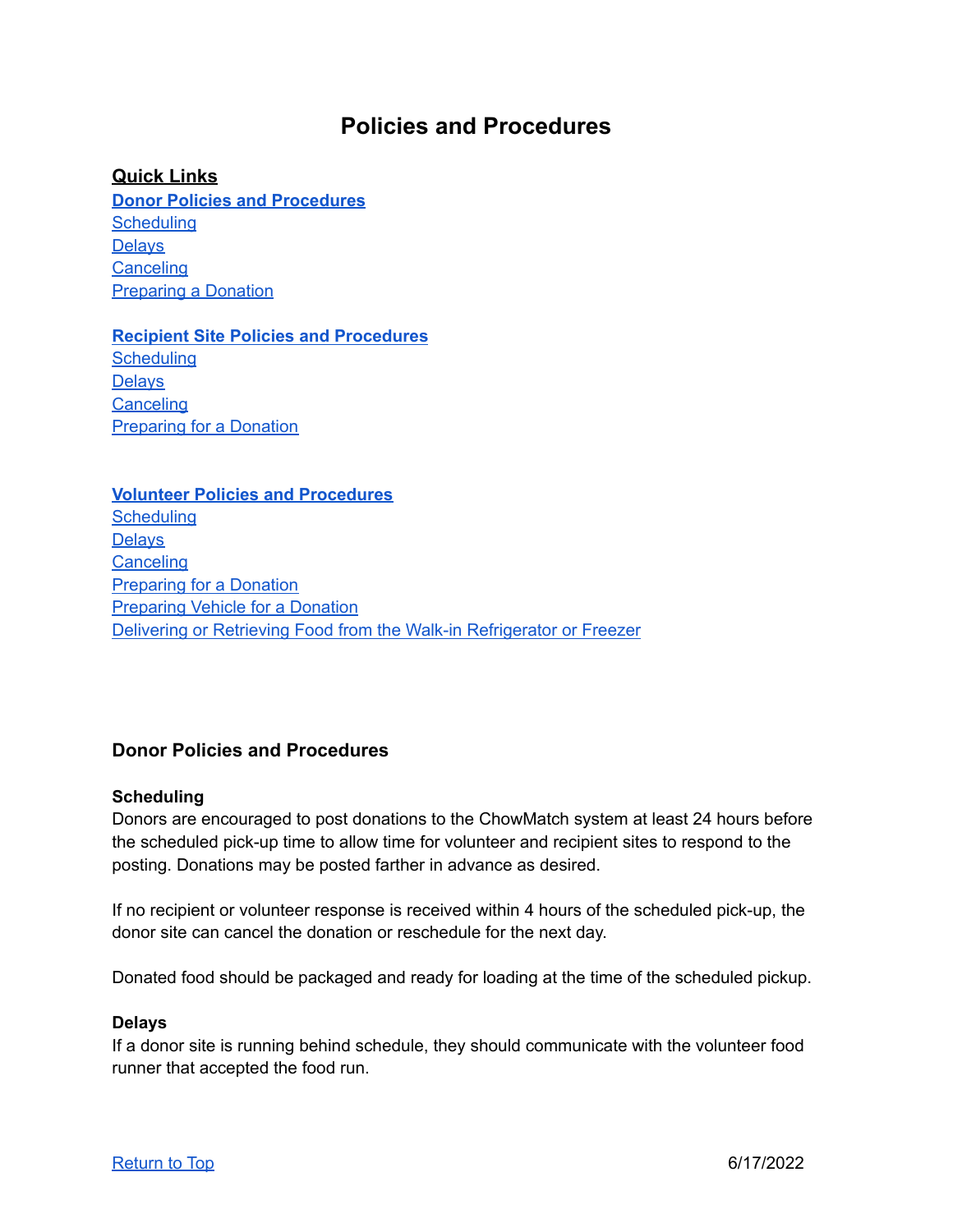## <span id="page-1-0"></span>**Canceling**

If a donor site needs to cancel a donation, they should cancel by canceling within the ChowMatch app as soon as they are aware of the need to cancel.

Regular cancellation of scheduled food donations may result in removal or suspension from the Flint Hills Food Recovery Network.

#### <span id="page-1-1"></span>**Donor Preparation**

Donors should prepare for pickup of donated food by:

- Having donated food appropriately packaged and labeled as outlined in *Safe Food Donations* at the time of the scheduled pickup
- Maintaining proper holding temperatures of the donated food
- Clearly listing any specific pickup instructions to the volunteer on the donor site's ChowMatch profile (pick-up location, appropriate doors/parking areas for use, how to announce their arrival, etc)

# <span id="page-1-2"></span>**Recipient Policies and Procedures**

#### <span id="page-1-3"></span>**Scheduling**

The recipient site should be available to receive the delivery upon the arrival of a volunteer food runner at the recipient site.

#### <span id="page-1-4"></span>**Delays**

If a recipient site is running behind schedule, they should communicate with the volunteer food runner that accepted the food run.

#### <span id="page-1-5"></span>**Canceling**

If a recipient site needs to cancel a donation, they should cancel by reaching out to the system coordinator, Dolly Gudder, 785- 261-1776 (texting preferred).

Regular cancellation of scheduled food deliveries may result in removal or suspension from the Flint Hills Food Recovery Network.

#### <span id="page-1-6"></span>**Recipient Preparation**

Recipient sites should prepare to receive a food delivery by:

- Being present at the recipient site during the time of the scheduled delivered
- Assuring safe, adequate storage space for the incoming delivery
- Following safe food handling procedures as outlined in *Safe Food Donations*
- Clearly listing any specific delivery instructions to the volunteer on the recipient site's ChowMatch profile (delivery location, appropriate doors/parking areas for use, how to announce their arrival, etc)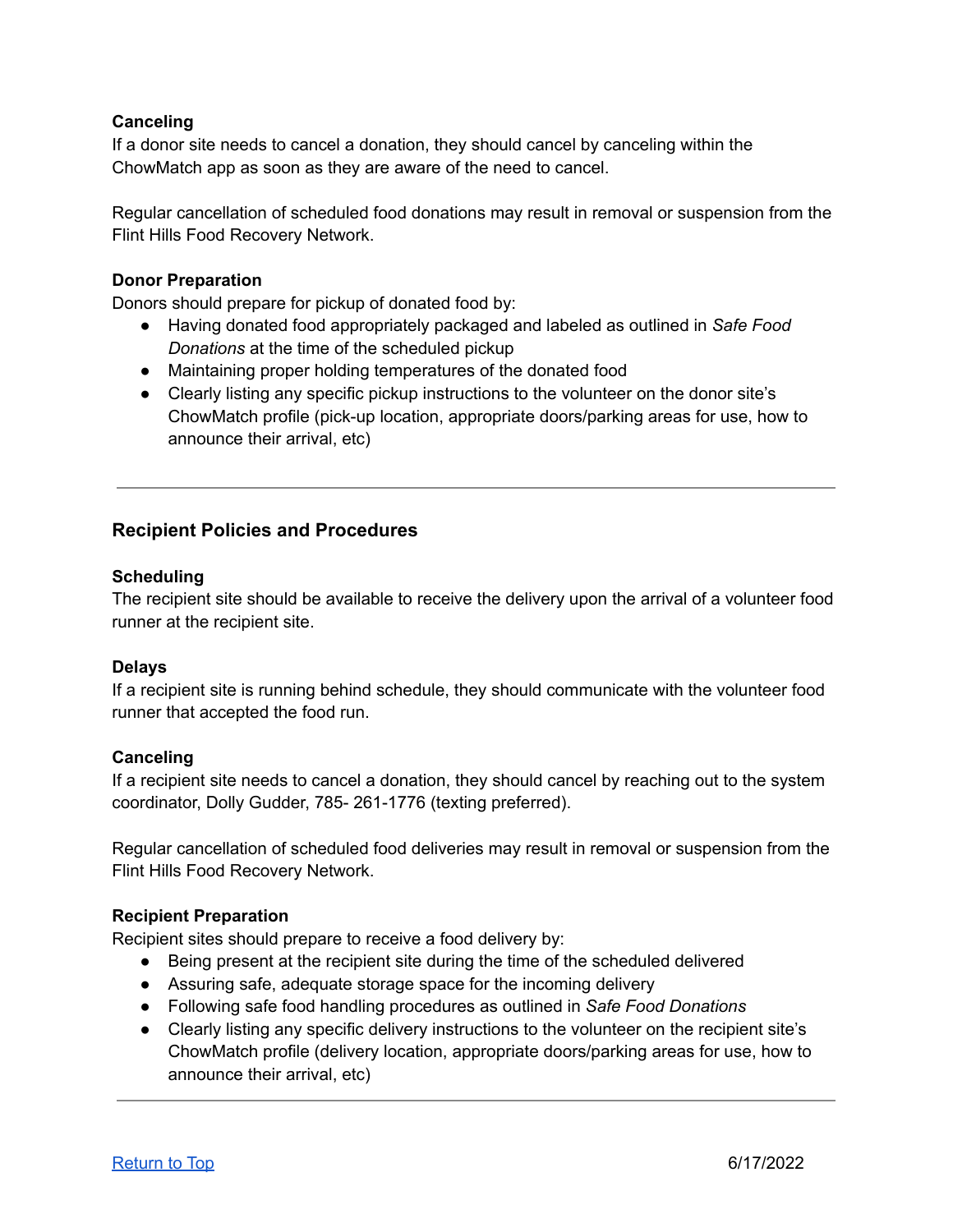# <span id="page-2-0"></span>**Volunteer Policies and Procedures**

#### <span id="page-2-1"></span>**Scheduling**

The volunteer should be on-time for scheduled pick-ups and deliveries of food. The volunteer should arrive at the donor location at the start of the scheduled timeframe, as listed on the scheduled pickup.

## <span id="page-2-2"></span>**Delays**

If a volunteer is running behind schedule, they should communicate with Dolly Gudder, System Coordinator, 785- 261-1776 (texting preferred), the donor site, and the recipient site.

## <span id="page-2-3"></span>**Canceling**

If a volunteer needs to cancel a food run, they should cancel by canceling within the ChowMatch app as soon as they are aware of the need to cancel.

Regular cancellation of scheduled food runs may result in removal or suspension from the Flint Hills Food Recovery Network.

## <span id="page-2-4"></span>**Volunteer Preparation**

Volunteers should take the following steps to prepare for a food run:

- Follow personal hygiene requirements as outlined in *Safe Food Donations*
- Confirm the food run in ChowMatch
- Become familiar with the route needed to reach both the donation and recipient site
- Review any donor or recipient directions as specified in the food run posting

#### <span id="page-2-5"></span>**Vehicular Preparation**

Volunteers should assure appropriate vehicular readiness prior to travel to a food pickup. Vehicular readiness includes:

- Clean vehicle meeting standards outlined in *Safe Food Donations*
- Adequate space in the vehicle for safe transport of donation food
- Absence of animals, smoking, or ill individuals

#### <span id="page-2-6"></span>**Delivering or Retrieving Food from the Walk-In Refrigerator/Freezer**

Some donations may need to be delivered or picked up from the walk-in refrigerator/freezer located outside of the Riley County Family and Child Resource Center. Access to the walk-in is protected by a coded lock. This code will change periodically and is provided in the delivery instructions.

- Volunteers placing food in the walk-in or retrieving food from the walk-in must:
	- Obtain the access code to gain entry to the unit
	- Turn on the unit light and slide the latch to open the door
	- Check the temperature of the thermometer *inside* the walk-in refrigerator
		- Record this temperature on the temperature tracking sheet located inside the walk-in.
	- Check the temperature of the thermometer *inside* the walk-in freezer.